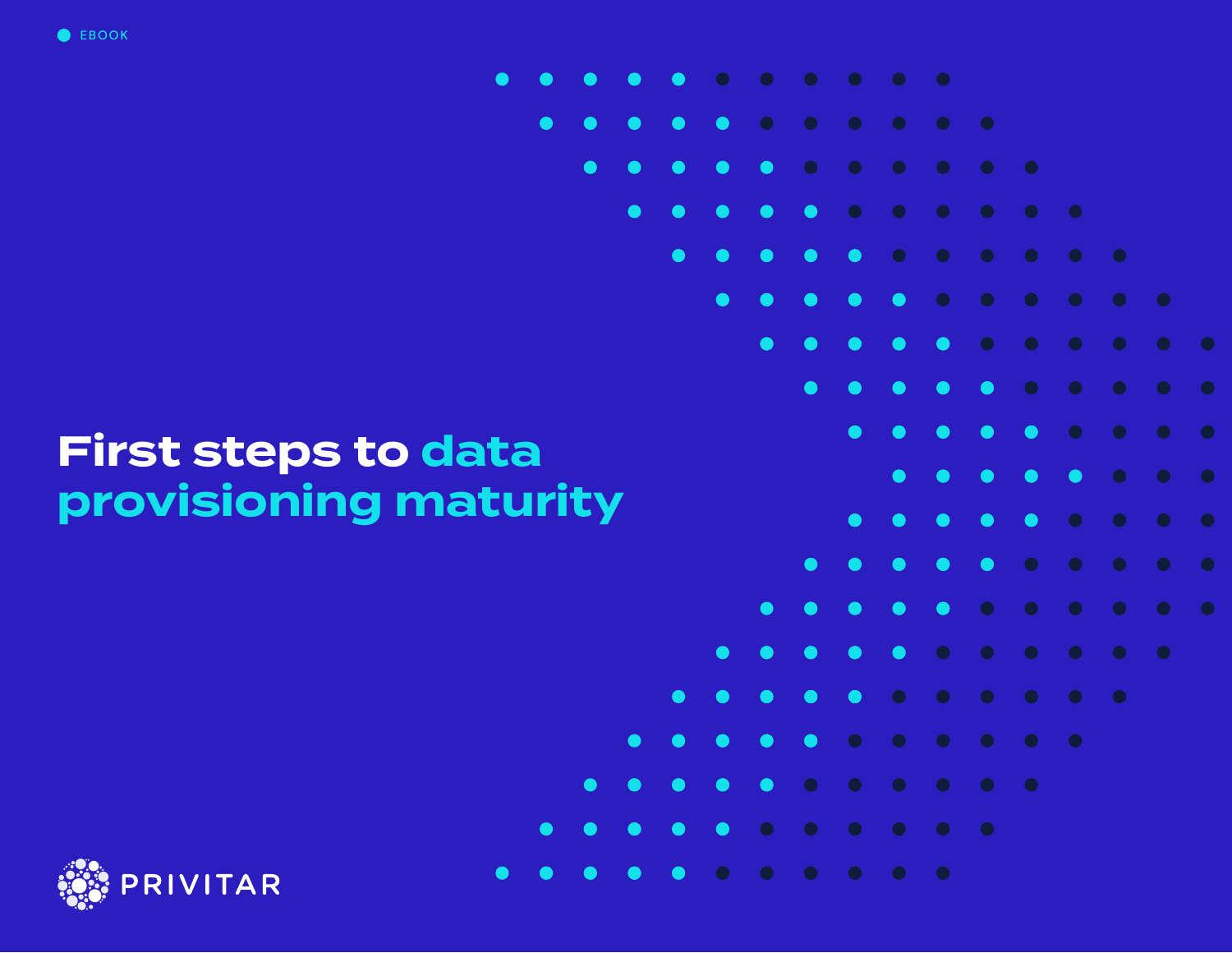# **First steps to data provisioning maturity**

## **An organization's deepest insights are often derived from sensitive data. Responsible organizations know they must ensure such data is safe for broad consumption.**

Privitar helps organizations embrace safe data analytics strategies that enable them to use their data to gain valuable insights. Many of these organizations face familiar challenges, including privacy risks, compliance concerns, inefficient workflows, and complex approval processes. Such roadblocks delay access to data, stifle innovation, and prevent the realization of maximum value from their data.

Leveraging our experience working with governments and the Fortune 500, Privitar created the Data Provisioning Maturity Model to help organizations understand the current level of maturity of their data programs. It shows business leaders where to make strategic improvements that deliver measurable business value.

This eBook outlines the first steps an organization can take to improve maturity across their data provisioning operations. The insight from this model should open up a larger conversation on how you could improve the ways your organization shares, protects, and consumes sensitive data.

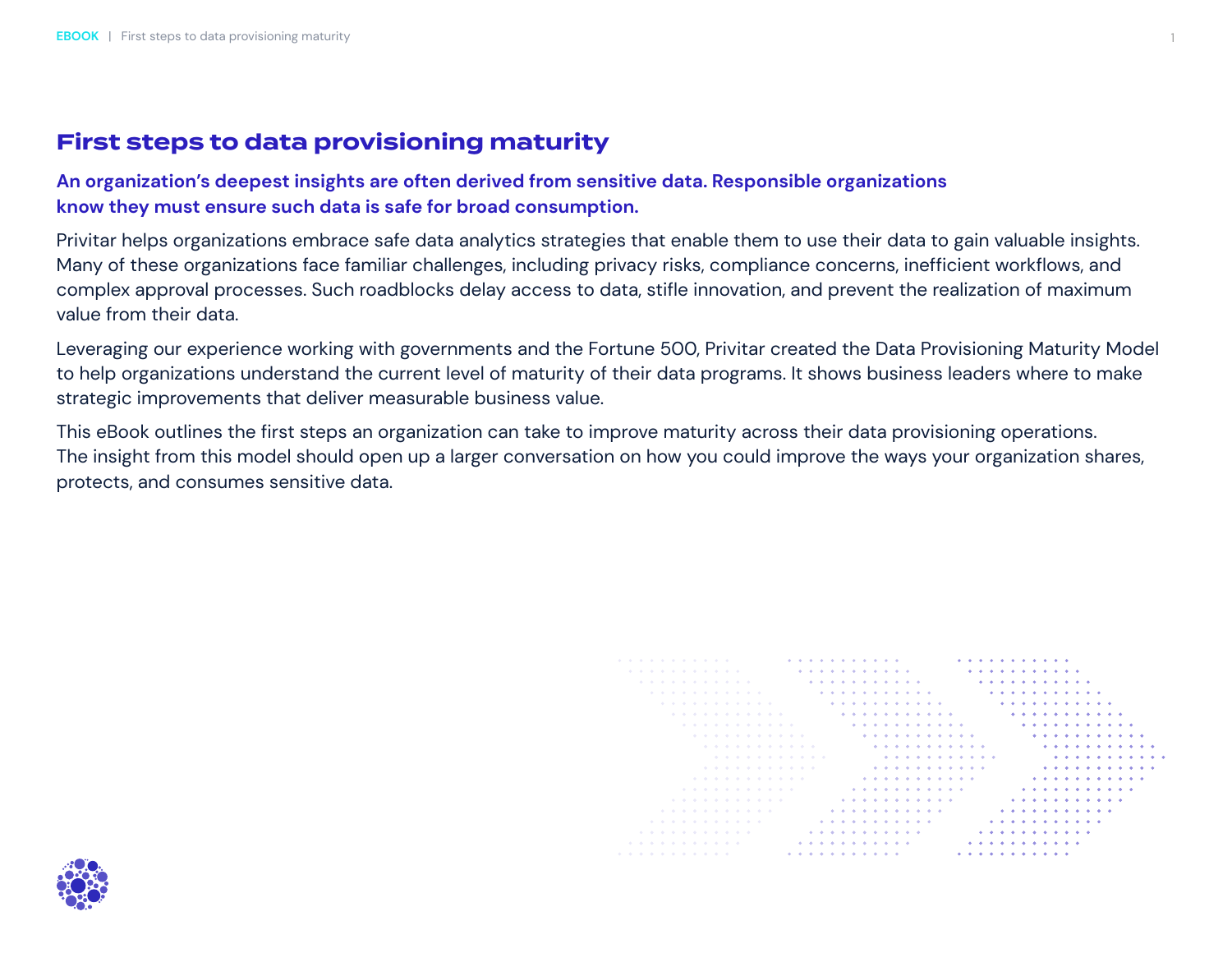# **The maturity model**

Data provisioning processes accelerate consumption and deliver immense value when you build in privacy and accountability. You can multiply the economic value of data to new levels by streamlining data provisioning to enable broad, safe consumption.

The Data Provisioning Maturity Model illustrates the relationship between provisioning capabilities and business value across four equally important operational segments: people, process, data, and technology. A high level of capability corresponds with increased business value.

## **The data provisioning maturity model**



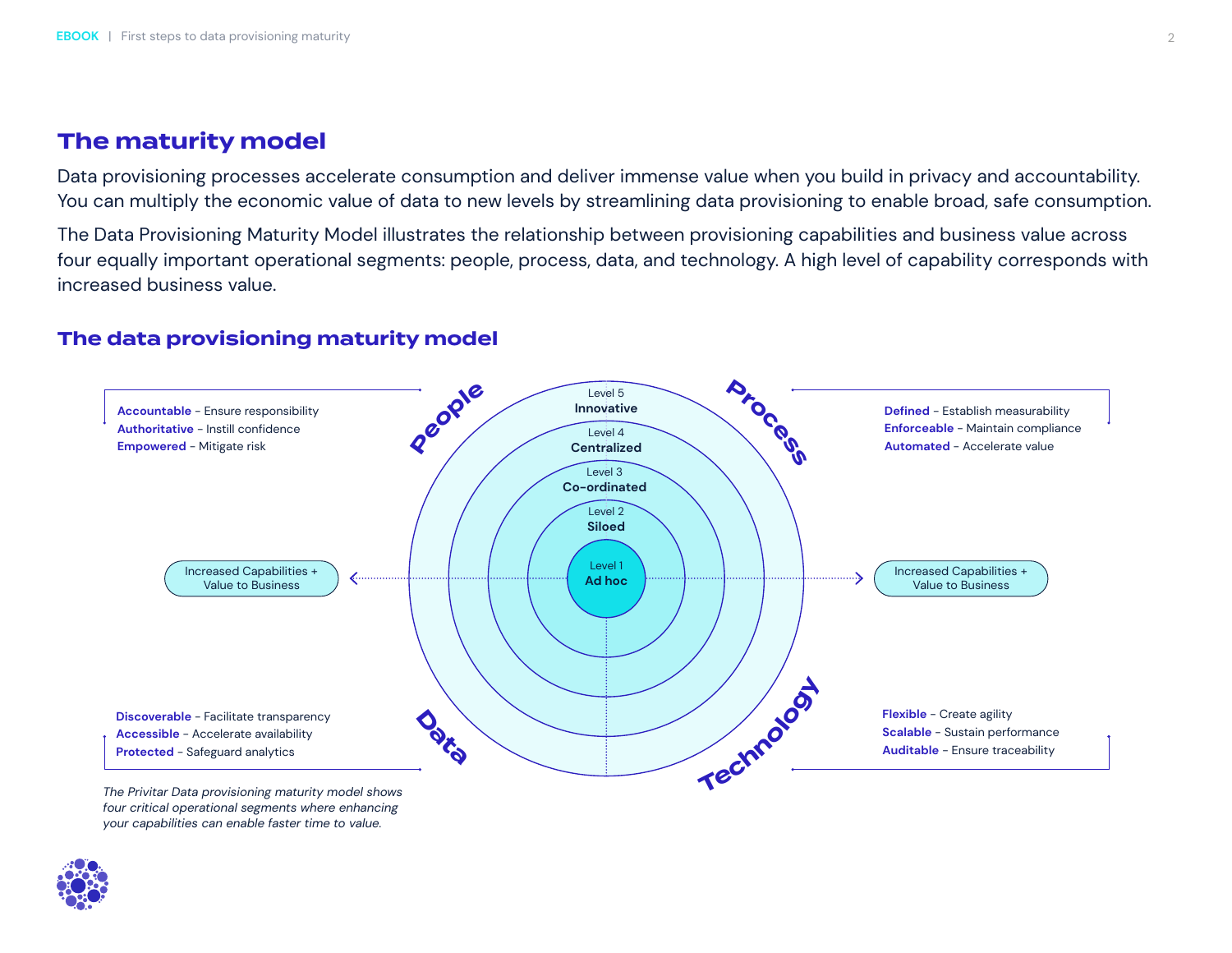In each segment, an organization's current capabilities align with one of five levels of maturity:

- 1. Ad hoc, with little or no standardization
- 2. Siloed, with no coordination across the organization
- 3. Coordinated efforts take place across domains
- 4. Centralized data protection, governance, and accountability are in place
- 5. Innovative practices are realizing business value from data

The majority of organizations find they sit at level 1 or 2 in most segments today, but aspire to advance and extract maximum utility from their data. The greater an organization's maturity, the more it can leverage data assets widely and create real value for the consumers its data serves.

In this document, you will learn what organizations can do to improve their maturity in each segment.

# **Why you need the model**

The Data provisioning maturity model is a measuring stick and common framework for your organization:

- Create a common language for communication across the organization
- Quickly assess the key areas to improve
- Define a strategy and goals to make improvements
- Adopt a standard to measure progress and resolve conflicts

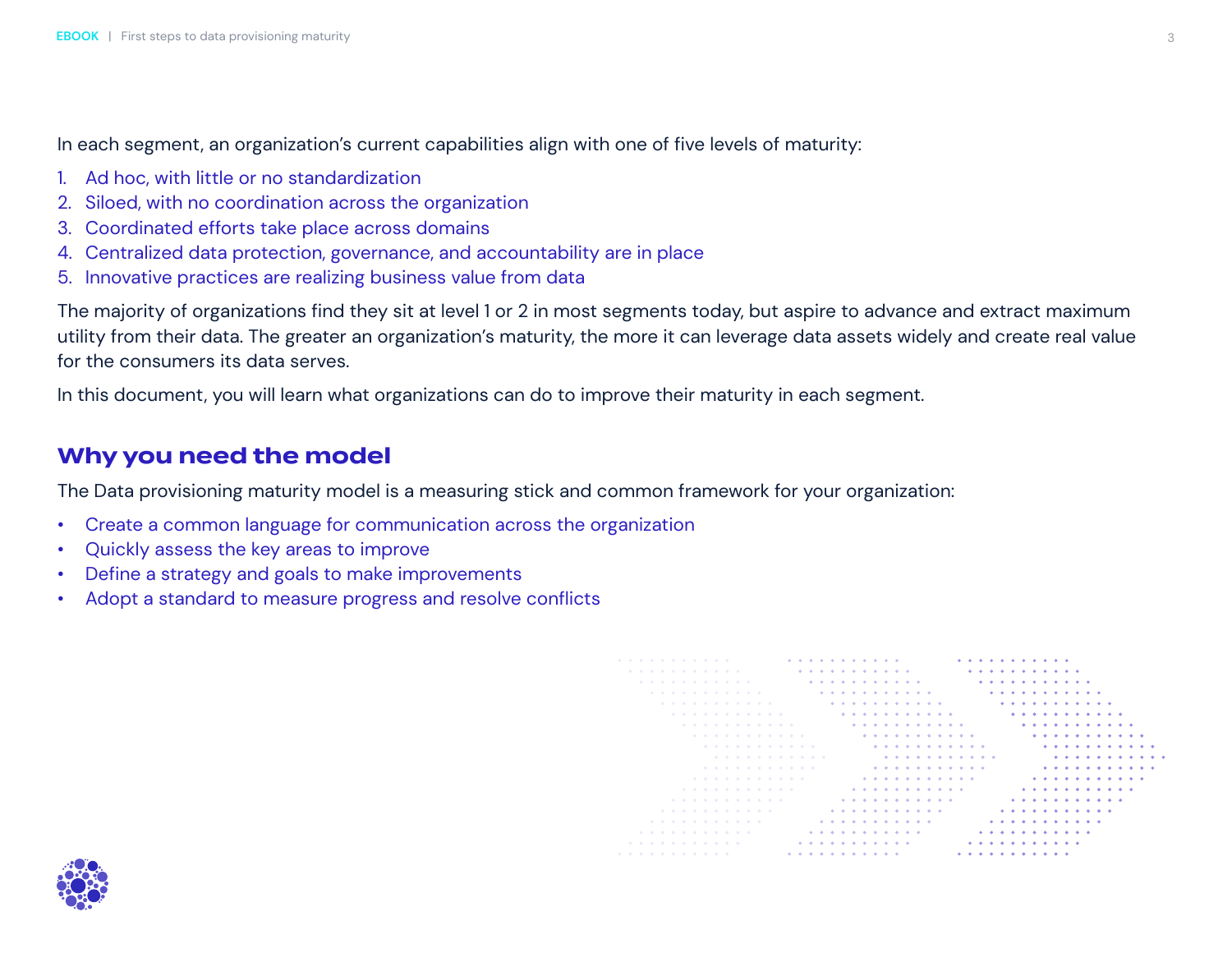# **People**

A strong people structure has a significant impact on how staff receive, use, and adhere to your enterprise data provisioning strategy. Improving your level of people maturity will deliver business value with its ability to:

- Ensure data can be used responsibly and ethically
- Instill confidence by knowing where to go for solutions and guidance
- Mitigate risk by empowering individuals to direct appropriate data use

## **Accountable –** Ensure responsibility

Transparent ownership is needed to manage and reduce risk. Leave no doubt about where to go when data is required from any domain in your ecosystem. This might mean appointing dedicated persons in each department.

**First steps:** Call out the roles of team members responsible for setting the bounds of data use, creating policies, and selecting the privacy techniques for protecting sensitive data. Define how they will interact with the wider organization so that all teams know whom to contact for help.

#### **Authoritative –** Instill confidence

Involving each business unit will help organizations streamline approvals while reducing the risk of using data inappropriately. Strengthening existing data governance bodies is accomplished by adding or expanding the role of data owners and data guardians, who ensure consistency and have the authority to enforce the rules.

**First steps:** Document and define key personas and their span of control within the data provisioning process.

#### **Empowered –** Mitigate risk

Risk intensifies when authority is unclear, inconsistent, or absent. Security and compliance should work closely with the broader organization to clarify accountability. Ensure those who enforce policies and procedures are known to everyone and empowered in their role.

**First steps:** Define who has the authority to direct the appropriate, safe, and ethical use of data across your organization. Document the scope of organizational influence and what enforcement mechanisms you will use to ensure compliance.



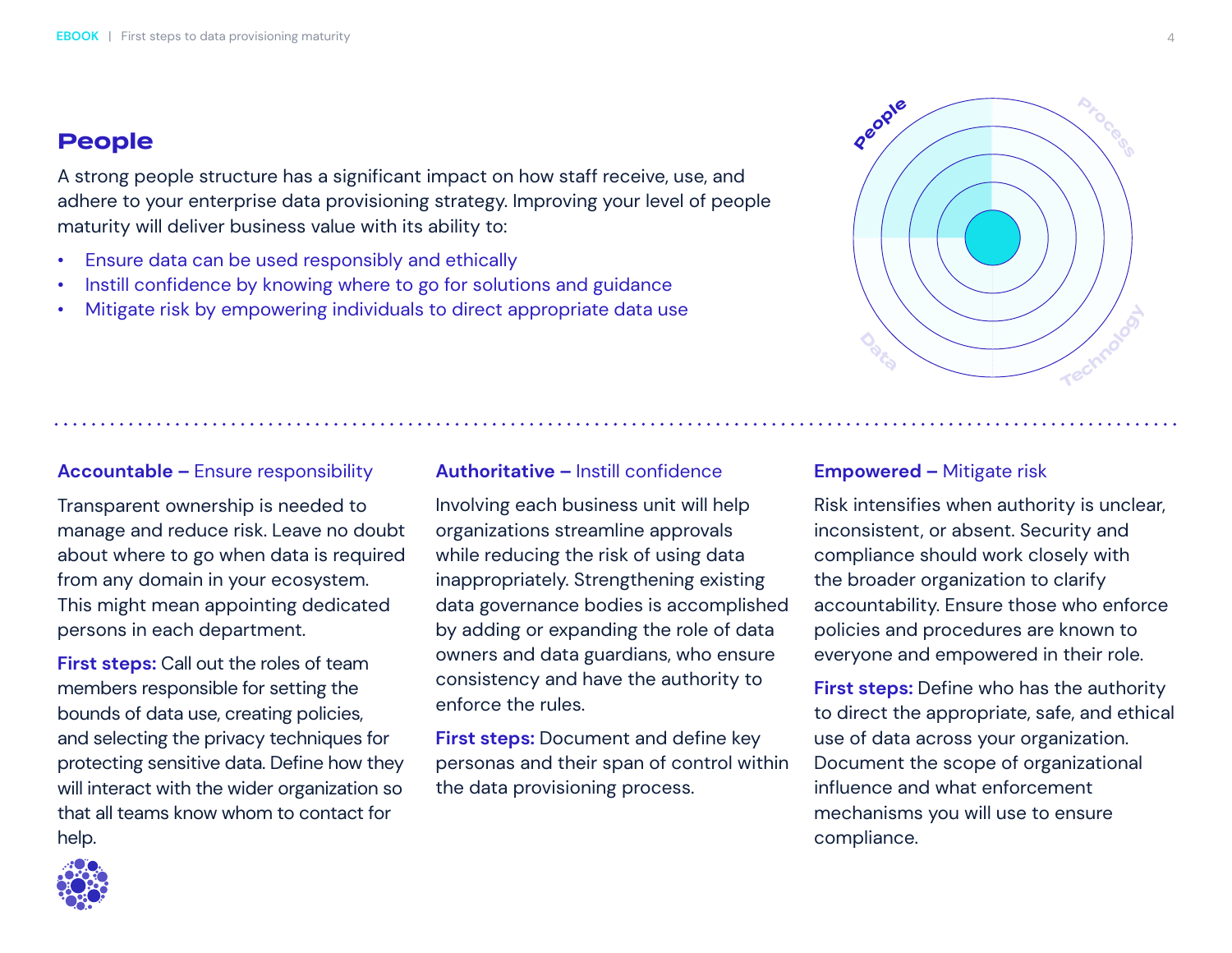## **Process**

Well-defined processes will significantly improve your ability to drive an efficient, end-to-end data provisioning infrastructure. Improving your level of process maturity will deliver business value with its ability to:

- Establish measurability by defining metrics that show how data is used
- Maintain compliance by enforcing measures that follow regulations and standards
- Accelerate value by delivering data that meets business needs in minutes

## **Defined –** Establish measurability

The risk in any given process must be measured to manage it effectively. Mature organizations set up metrics to understand whether people are following the defined policies. Simple metrics can tell an organization whether a policy is effective.

**First steps:** Combine metrics with clear and concise workflows to improve data provisioning processes. Ensure the organization complies with evolving regulatory guidelines in your operating markets.

#### **Enforceable –** Maintain compliance

Without focus and attention, some standards will be unenforceable or only enforced after failures occur. An automated, privacy-focused process provides the ability to track data, see all the policies applied to it, and support compliance.

**First steps:** Ensure processes are repeatable, sustainable, and easy to communicate across the organization and monitor them wherever they are applied.

#### **Automated –** Accelerate value

Many organizations still employ manual, disparate processes to meet data requests. Leveraging existing metadata tools and automation in your processes will help you tackle this problem. A descriptive, front-end data dictionary will help streamline provisioning.

**First steps:** Automate data access workflows to approve requests and handle exceptions so that data is provisioned at the speed the business demands.



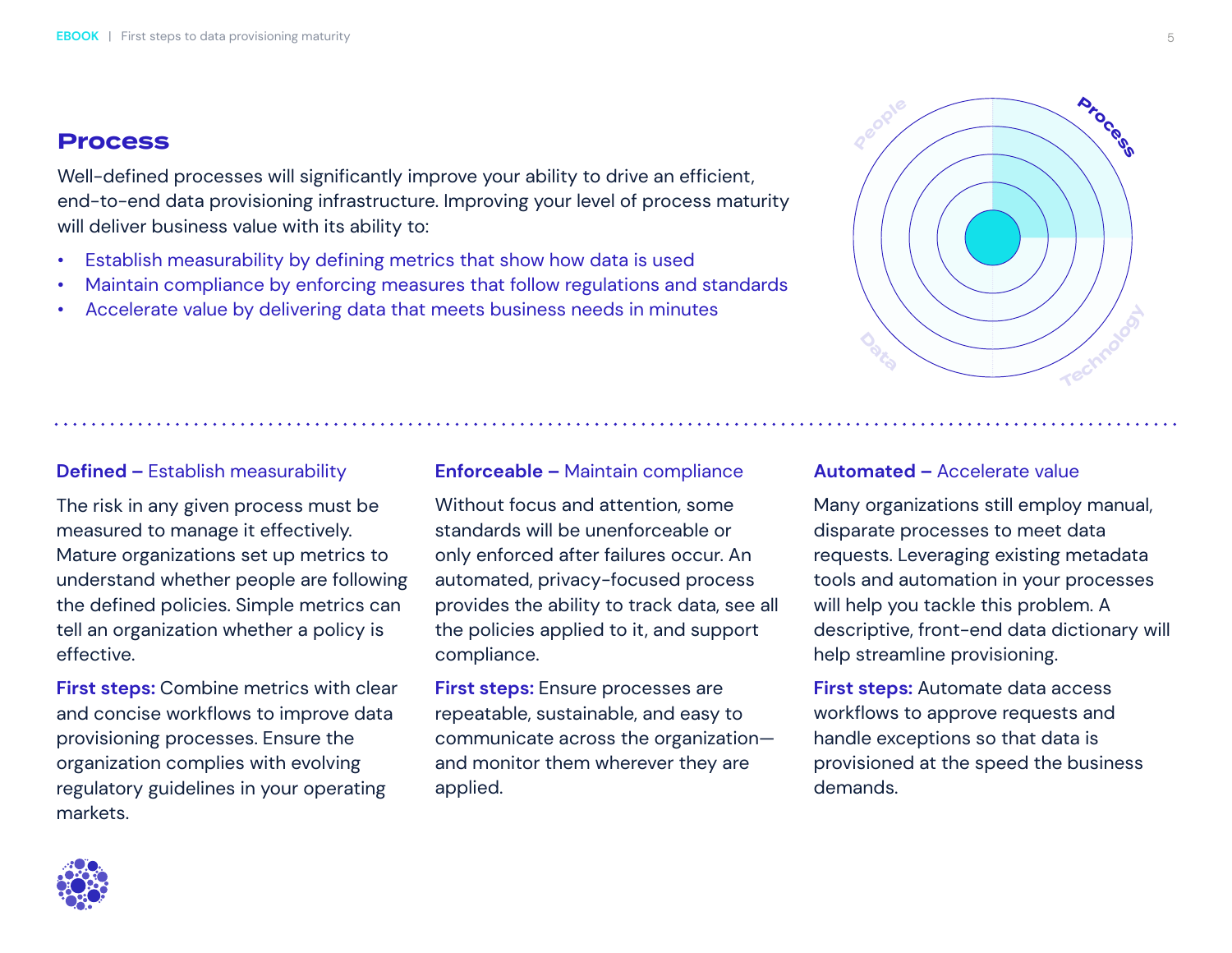# **Technology**

Leverage proven technology to ensure your infrastructure can deliver and keep pace with business demands. Improve your level of technology maturity to deliver business value:

- Create agility through rapid and flexible integration into diverse ecosystems
- Sustain performance with efficient handling of any activity at peak loads
- Ensure traceability with insight into how data is used across your organization

## **Flexible –** Create agility

Complementary tools and approaches ensure safe data is provisioned at a speed dictated by customer needs. An initial deployment can lead to full use across platforms later, but underlying capabilities must be in place at the outset.

**First steps:** Pursue seamless integration across architectures, environments, and tools to easily adopt and cascade changes across your organization as needed.

#### **Scalable –** Sustain performance

Data provisioning technology must support the varying needs of data consumers now and in the future. Successful platforms fulfill current requirements with the responsiveness to adapt when business and market forces demand.

**First steps:** Demand instant responsiveness to support growth in data volumes, number of requests, and number of users across varying consumption patterns.

#### **Auditable –** Ensure traceability

Data provisioning solutions should support end-to-end data lineage and audit requirements, as well as integration with security, metadata, or catalog tools so you can track updates when needed.

**First steps:** Use monitoring and reporting to understand who is using the data, how it is used, where it is used, and what business purpose it serves.



**Peop<sup>l</sup><sup>e</sup>**



**Process**

**Techno<sup>l</sup>og<sup>y</sup>**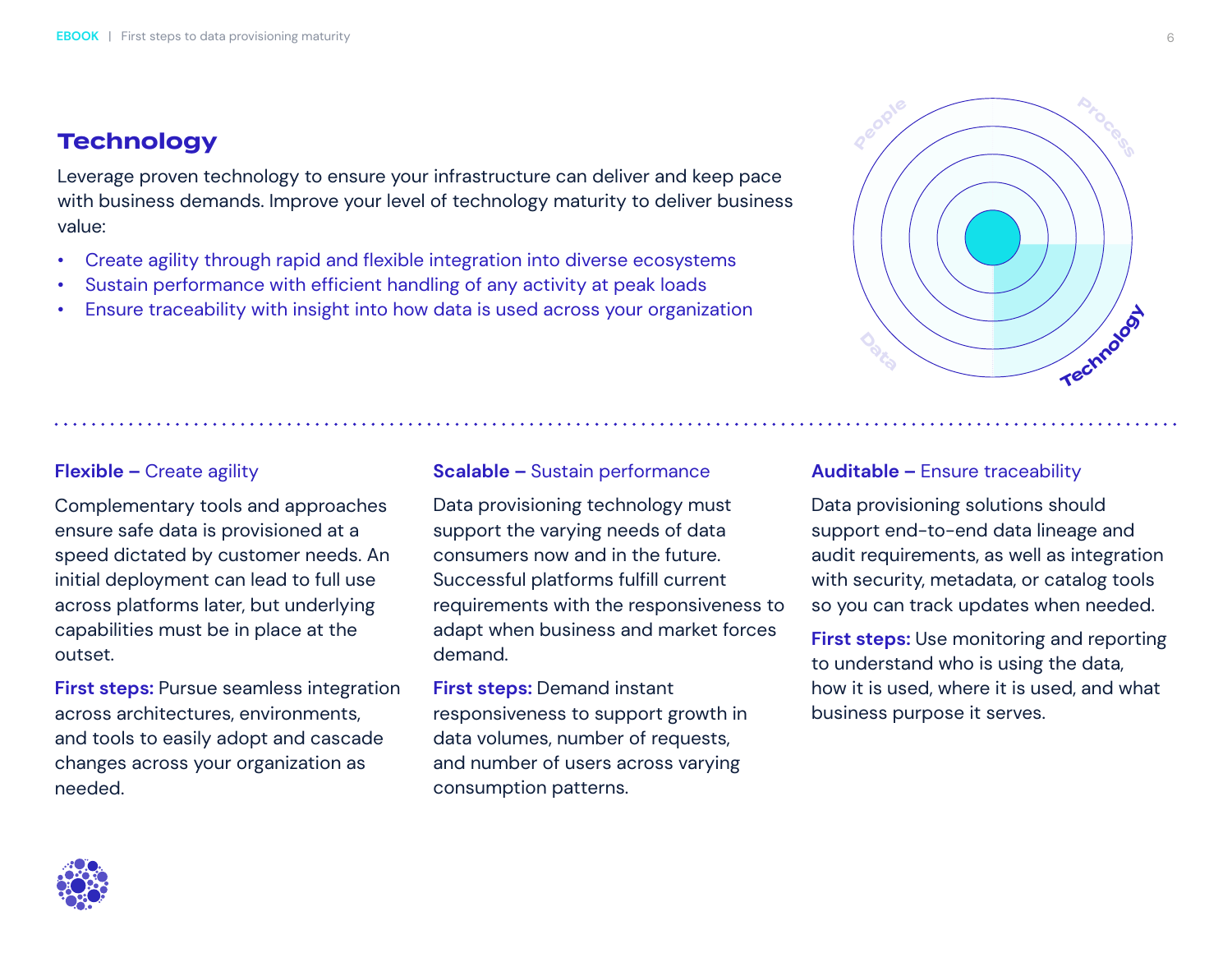## **Data**

The ability to access all your data is a game changer that opens up opportunities to beat your competition and create new revenue streams. Improving your level of data maturity will deliver business value:

- Facilitate transparency to make data easy to find
- Accelerate availability by promoting instant access to data for strategic initiatives
- Safeguard data for use in analytics with protections that fit with business needs

### **Discoverable –** Facilitate transparency

Managing data, enhancing accessibility, and accelerating data provisioning are difficult if metadata and classifications are varied or incomplete. Move away from disparate data sources toward a complete, continuously refreshed inventory of protected data.

**First steps:** Streamline your approach to curating data assets. Create meaningful definitions and classifications so data is easily searchable, findable, and meaningful.

#### **Accessible –** Accelerate availability

Data requests take too long when data consumers depend on manual queries or lengthy searches to find what they need.

A central service that provides access to data whenever needed is a hallmark of organizations with mature data provisioning processes.

**First steps:** Make your data readily available, usable, and shareable from a centralized location. Self-service, userfriendly access to data is necessary to gain widespread adoption.

#### **Protected –** Safeguard analytics

Data should be approved, protected, and provisioned consistently across all local groups and teams. You should apply centrally managed, predefined policies when you need to protect data, reduce approval times, and accelerate the data provisioning processes.

**First steps:** Define policies and protection methods based on your business needs and data protection concerns, including regulatory compliance and data sovereignty requirements.